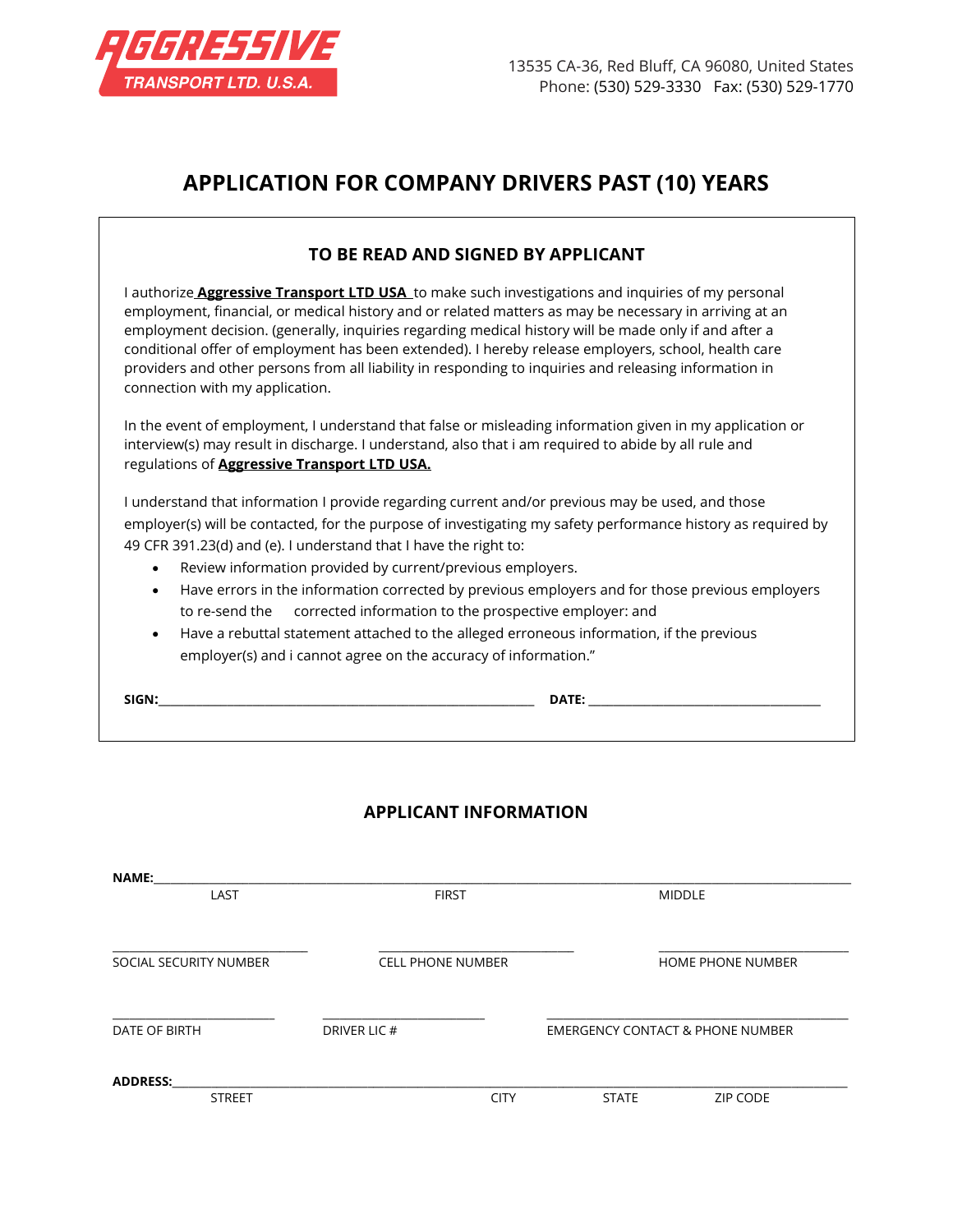

#### **EMPLOYMENT HISTORY**

ALL APPLICANTS WISHING TO DRIVER IN INTERSTATE COMMERCE MUST PROVIDE THE FOLLOWING INFORMATION ON ALL EMPLOYERS DURING THE PRECEDING THREE YEARS. YOU MUST GIVE THE SAME INFORMATION FOR ALL EMPLOYER FOR WHOM YOU HAVE DRIVEN A COMMERCIAL VEHICHLE SEVEN YEARS PRIOR TO THE INITIAL THREE YEARS (**TOTAL OF TEN YEARS EMPLOYMENT RECORD**). **YOU ARE REQUIRED TO LIST COMPLETE MAILING ADDRESS: STREET NUMBER AND NAME, CITY, STATE, AND ZIP CODE.**

| <b>CURRENT OR LAST EMPLOYER: NAME</b><br><u> 1980 - Jan Stein Stein Stein Stein Stein Stein Stein Stein Stein Stein Stein Stein Stein Stein Stein Stein S</u> |             | PHONE #<br><u> 1980 - Jan Samuel Barbara, martin a shekara 1980 - An tsa a tsa a tsa a tsa a tsa a tsa a tsa a tsa a tsa a t</u> |              |     |              |
|---------------------------------------------------------------------------------------------------------------------------------------------------------------|-------------|----------------------------------------------------------------------------------------------------------------------------------|--------------|-----|--------------|
| STREET ADDRESS<br>the contract of the contract of the contract of                                                                                             | <b>CITY</b> |                                                                                                                                  | STATE        | ZIP |              |
| POSITION HELD                                                                                                                                                 |             | FROM                                                                                                                             | (MONTH/YEAR) | TΟ  | (MONTH/YEAR) |
| <b>REASON FOR LEAVING</b>                                                                                                                                     |             |                                                                                                                                  |              |     |              |

WHERE YOU SUBJECT TO THE FEDERAL MOTOR CARRIER SAFETY REGULATIONS WHILE EMPLOYED? YES<sup>I</sup>NO<sup>I</sup>

WAS YOUR JOB DESIGNATED AS A SAFETY-SENSITIVE FUNCTION IN ANY DOT-REGULATED MODE SUBJECT TO THE DRUG AND ALCOHOL TESTING REQUIREMENTS OF 49 CFR PART 40? YES<sup>I</sup> NO<sup>1</sup>

| WHERE YOU SUBJECT TO THE FEDERAL MOTOR CARRIER SAFETY REGULATIONS WHILE EMPLOYED? YES $\square$ NO $\square$                                                       |  |  |
|--------------------------------------------------------------------------------------------------------------------------------------------------------------------|--|--|
| WAS YOUR JOB DESIGNATED AS A SAFETY-SENSITIVE FUNCTION IN ANY DOT-REGULATED MODE SUBJECT TO<br>THE DRUG AND ALCOHOL TESTING REQUIREMENTS OF 49 CFR PART 40? YES NO |  |  |
| *ACCOUNT FOR PERIOD BETWEEN JOBS - INCLUDE DATES (MONTH/YEAR) AND REASON                                                                                           |  |  |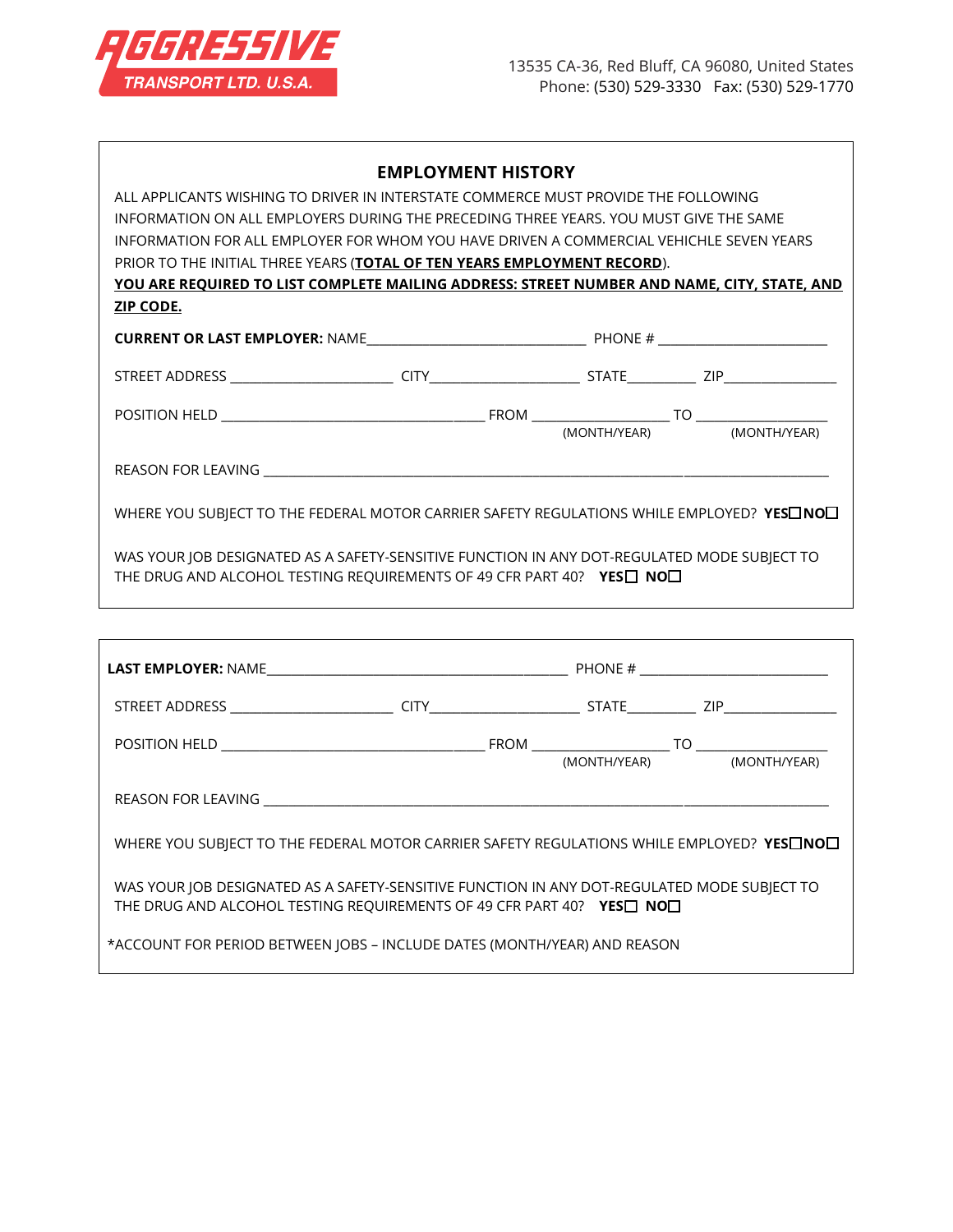

| WHERE YOU SUBJECT TO THE FEDERAL MOTOR CARRIER SAFETY REGULATIONS WHILE EMPLOYED? YESONO                                                                            |  |  |
|---------------------------------------------------------------------------------------------------------------------------------------------------------------------|--|--|
| WAS YOUR JOB DESIGNATED AS A SAFETY-SENSITIVE FUNCTION IN ANY DOT-REGULATED MODE SUBJECT TO<br>THE DRUG AND ALCOHOL TESTING REQUIREMENTS OF 49 CFR PART 40? YES NON |  |  |
| *ACCOUNT FOR PERIOD BETWEEN JOBS - INCLUDE DATES (MONTH/YEAR) AND REASON                                                                                            |  |  |
|                                                                                                                                                                     |  |  |
|                                                                                                                                                                     |  |  |
|                                                                                                                                                                     |  |  |
|                                                                                                                                                                     |  |  |
|                                                                                                                                                                     |  |  |
| WHERE YOU SUBJECT TO THE FEDERAL MOTOR CARRIER SAFETY REGULATIONS WHILE EMPLOYED? YESONOL                                                                           |  |  |
| WAS YOUR JOB DESIGNATED AS A SAFETY-SENSITIVE FUNCTION IN ANY DOT-REGULATED MODE SUBJECT TO<br>THE DRUG AND ALCOHOL TESTING REQUIREMENTS OF 49 CFR PART 40? YES NO  |  |  |
| *ACCOUNT FOR PERIOD BETWEEN JOBS - INCLUDE DATES (MONTH/YEAR) AND REASON                                                                                            |  |  |
|                                                                                                                                                                     |  |  |
|                                                                                                                                                                     |  |  |
|                                                                                                                                                                     |  |  |
|                                                                                                                                                                     |  |  |
|                                                                                                                                                                     |  |  |
| WHERE YOU SUBJECT TO THE FEDERAL MOTOR CARRIER SAFETY REGULATIONS WHILE EMPLOYED? YESONO                                                                            |  |  |
| WAS YOUR JOB DESIGNATED AS A SAFETY-SENSITIVE FUNCTION IN ANY DOT-REGULATED MODE SUBJECT TO<br>THE DRUG AND ALCOHOL TESTING REQUIREMENTS OF 49 CFR PART 40? YES NON |  |  |
| *ACCOUNT FOR PERIOD BETWEEN JOBS - INCLUDE DATES (MONTH/YEAR) AND REASON                                                                                            |  |  |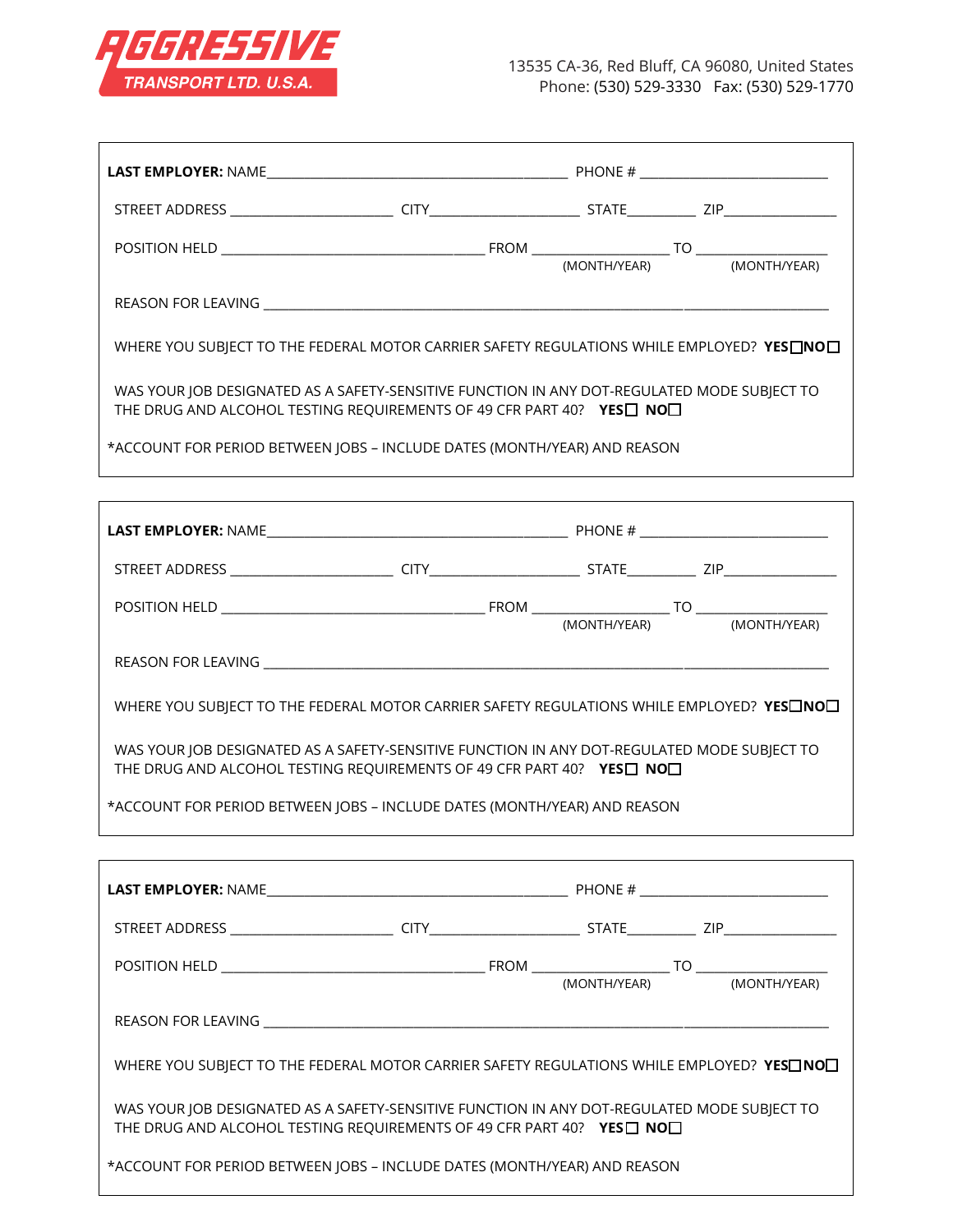

| WHERE YOU SUBJECT TO THE FEDERAL MOTOR CARRIER SAFETY REGULATIONS WHILE EMPLOYED? YESONO                                                                           |  |  |
|--------------------------------------------------------------------------------------------------------------------------------------------------------------------|--|--|
| WAS YOUR JOB DESIGNATED AS A SAFETY-SENSITIVE FUNCTION IN ANY DOT-REGULATED MODE SUBJECT TO<br>THE DRUG AND ALCOHOL TESTING REQUIREMENTS OF 49 CFR PART 40? YES NO |  |  |
| *ACCOUNT FOR PERIOD BETWEEN JOBS - INCLUDE DATES (MONTH/YEAR) AND REASON                                                                                           |  |  |
|                                                                                                                                                                    |  |  |
|                                                                                                                                                                    |  |  |
|                                                                                                                                                                    |  |  |
|                                                                                                                                                                    |  |  |
|                                                                                                                                                                    |  |  |
|                                                                                                                                                                    |  |  |
| WHERE YOU SUBJECT TO THE FEDERAL MOTOR CARRIER SAFETY REGULATIONS WHILE EMPLOYED? YESONO                                                                           |  |  |
| WAS YOUR JOB DESIGNATED AS A SAFETY-SENSITIVE FUNCTION IN ANY DOT-REGULATED MODE SUBJECT TO<br>THE DRUG AND ALCOHOL TESTING REQUIREMENTS OF 49 CFR PART 40? YES NO |  |  |
| *ACCOUNT FOR PERIOD BETWEEN JOBS - INCLUDE DATES (MONTH/YEAR) AND REASON                                                                                           |  |  |
|                                                                                                                                                                    |  |  |
|                                                                                                                                                                    |  |  |
|                                                                                                                                                                    |  |  |
|                                                                                                                                                                    |  |  |
|                                                                                                                                                                    |  |  |
|                                                                                                                                                                    |  |  |
| WHERE YOU SUBJECT TO THE FEDERAL MOTOR CARRIER SAFETY REGULATIONS WHILE EMPLOYED? YESHOL                                                                           |  |  |
| WAS YOUR JOB DESIGNATED AS A SAFETY-SENSITIVE FUNCTION IN ANY DOT-REGULATED MODE SUBJECT TO<br>THE DRUG AND ALCOHOL TESTING REQUIREMENTS OF 49 CFR PART 40? YES NO |  |  |
| *ACCOUNT FOR PERIOD BETWEEN JOBS - INCLUDE DATES (MONTH/YEAR) AND REASON                                                                                           |  |  |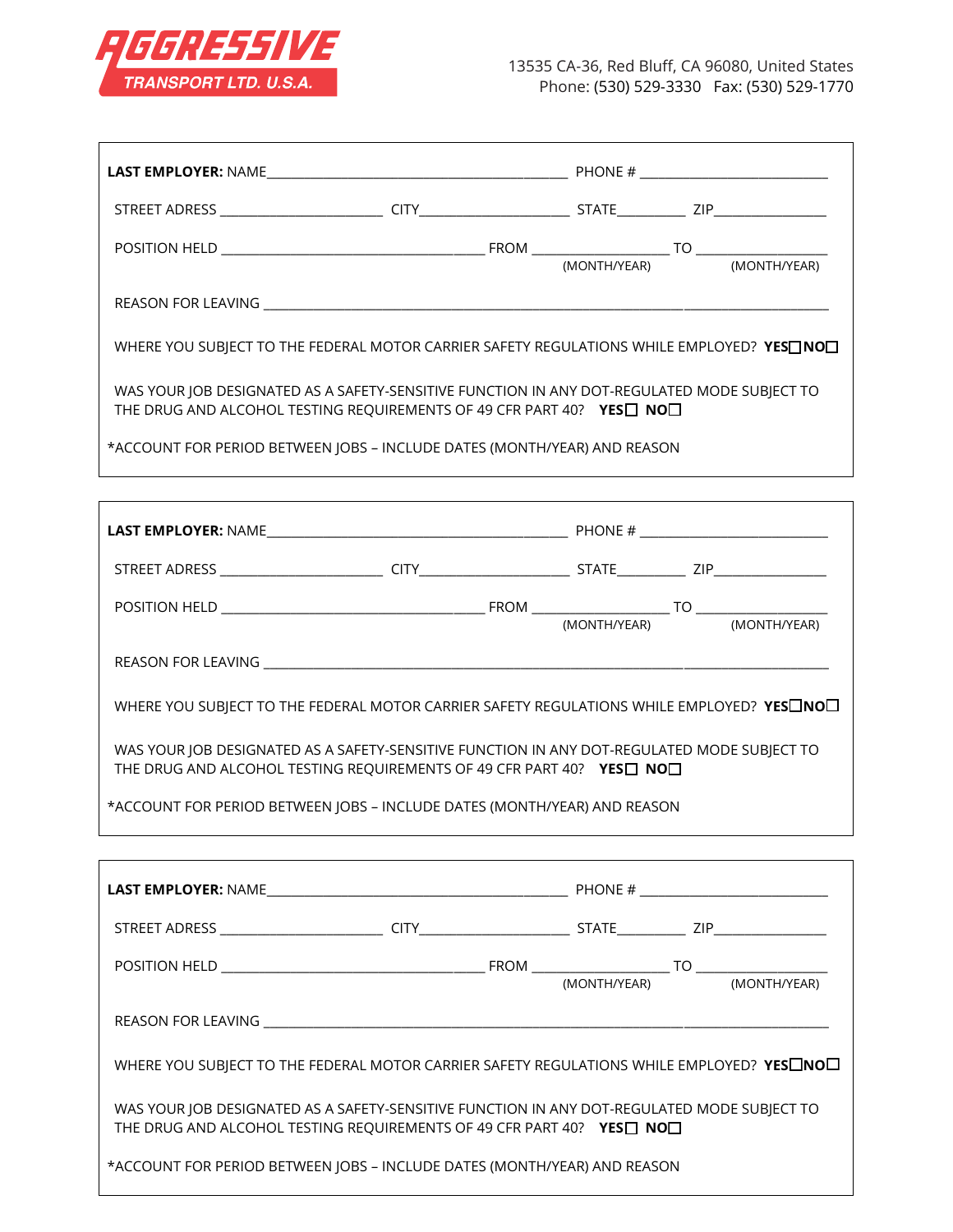

### **ACCIDENT HISTORY ( 3 YEARS )**

IF NO ACCIDENTS WITHIN THE LAST 3 YEARS, CHECK HERE

| <b>DATE</b><br>(MONTH/YEAR) | <b>NATURE OF ACCIDENT</b><br>(HEAD- ON, REAR-END, UPSET, ETC.) | <b>NUMBER</b><br><b>OF</b><br><b>FATALITIES</b> | <b>NUMBER</b><br><b>OF</b><br><b>INJURIES</b> | <b>HAZARDOUS</b><br><b>MATERIAL</b><br>SPILL? |
|-----------------------------|----------------------------------------------------------------|-------------------------------------------------|-----------------------------------------------|-----------------------------------------------|
|                             |                                                                |                                                 |                                               | YES□ NO□                                      |
|                             |                                                                |                                                 |                                               | YES□ NO□                                      |
|                             |                                                                |                                                 |                                               | YES□ NO□                                      |
|                             |                                                                |                                                 |                                               | YES□ NO□                                      |
|                             |                                                                |                                                 |                                               | YES□ NO□                                      |
|                             |                                                                |                                                 |                                               | YES□ NO□                                      |

### **TRAFFIC CONVICTION AND FORFEITURES ( 3 YEARS )**

IF NO TRAFFIC CONVICTIONS AND/OR FORFEITURES IN THE LAST 3 YEARS, CHECK HERE

| <b>DATE</b><br><b>CONVICTED</b><br>(MONTH/YEAR) | <b>VIOLATION</b><br>(OTHER THAN VIOLATIONS INVOLVING<br>PARKING ONLY) | <b>STATE OF</b><br><b>VIOLATION</b> | <b>PENALTY</b><br><b>POINTS</b> |
|-------------------------------------------------|-----------------------------------------------------------------------|-------------------------------------|---------------------------------|
|                                                 |                                                                       |                                     |                                 |
|                                                 |                                                                       |                                     |                                 |

#### **LICENSE INFORMATION**

SECTION 383.21 FMCSR STATES "NO PERSON WHO OPERATES A COMMERCIAL MOTOR VEHICLE SHALL AT ANY TIME HAVE MORE THAN ONE DRIVER'S LICENSE," I CERTIY THAT I DO NOT HAVE MORE THAN ONE MOTOR VEHICLE LICENSE, THE INFORMATION FOR WHICH IS LISTED BELOW.

 $\_$  ,  $\_$  ,  $\_$  ,  $\_$  ,  $\_$  ,  $\_$  ,  $\_$  ,  $\_$  ,  $\_$  ,  $\_$  ,  $\_$  ,  $\_$  ,  $\_$  ,  $\_$  ,  $\_$  ,  $\_$  ,  $\_$  ,  $\_$  ,  $\_$  ,  $\_$  ,  $\_$  ,  $\_$  ,  $\_$  ,  $\_$  ,  $\_$  ,  $\_$  ,  $\_$  ,  $\_$  ,  $\_$  ,  $\_$  ,  $\_$  ,  $\_$  ,  $\_$  ,  $\_$  ,  $\_$  ,  $\_$  ,  $\_$  ,

STATE **STATE** LICENSE NUMBER **EXPIRATION DATE** 

A. HAVE YOU EVER BEEN DENIED A LICENSE, PRMIT, OR PRIVILEGE TO OPERATE A MOTOR VECHICLE?

**YES□ NO**□

B. HAS ANY LICENSE, PERMIT, OR PRIVILEGE EVER BEEN SUSPENDED OR REVOKED? YES<sup>[116</sup>]

\* IF YES, GIVE DETAILS \_\_\_\_\_\_\_\_\_\_\_\_\_\_\_\_\_\_\_\_\_\_\_\_\_\_\_\_\_\_\_\_\_\_\_\_\_\_\_\_\_\_\_\_\_\_\_\_\_\_\_\_\_\_\_\_\_\_\_\_\_\_\_\_\_\_\_\_\_\_\_\_\_\_\_\_\_\_\_\_\_\_\_\_\_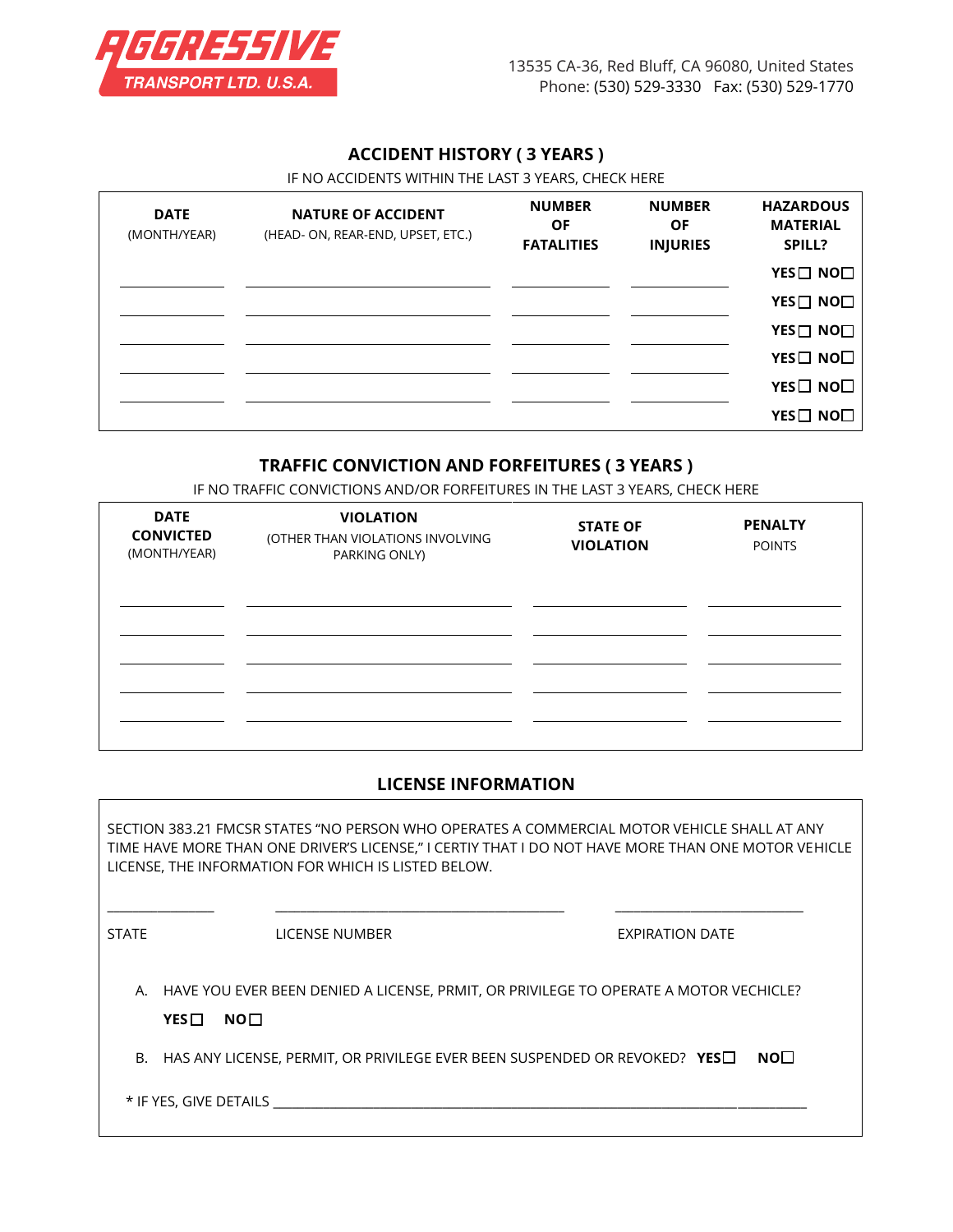

 $\mathsf{r}$ 

### **DRIVING EXPERIENCE**

| 1. DO YOU HAVE REEFER EXPERIENCE?                                                                                                                                                                                              | $YES\Box$ | NO <sub>1</sub> |
|--------------------------------------------------------------------------------------------------------------------------------------------------------------------------------------------------------------------------------|-----------|-----------------|
| 2. DO YOU HAVE CONTAINER EXPERIENCE?                                                                                                                                                                                           | YES⊟      | NO <sub>1</sub> |
| 3. ANY DRIVING AWARDS?                                                                                                                                                                                                         | $YES\Box$ | NO <sub>1</sub> |
|                                                                                                                                                                                                                                |           |                 |
| 4. HAVE YOU EVER BEEN CONVICTED OF A CRIMINAL OFFENSE RELATED TO YOUR WORK IN THE TRUCKING<br><b>YES</b> $\Box$<br>INDUSTRY?<br>NO <sub>1</sub>                                                                                |           |                 |
| IF YES EXPLAIN : THE RESERVE THE RESERVE THE RESERVE THE RESERVE THE RESERVE THE RESERVE THE RESERVE THE RESERVE THAN A STRIKE THE RESERVE THAN A STRIKE THE RESERVE THAN A STRIKE THAN A STRIKE THAN A STRIKE THAN A STRIKE T |           |                 |

## **APPLICATION CERTIFICATION**

| THIS CERTIFIES THAT THIS APPLICATION WAS COMPLETED BY ME, AND THAT ALL ENTRIES ON IT AND<br>INFORMATION IN IT ARE TRUE AND COMPLETE TO THE BEST OF MY KNOWLEDGE. |                               |             |  |  |  |
|------------------------------------------------------------------------------------------------------------------------------------------------------------------|-------------------------------|-------------|--|--|--|
| APPLICANT'S SIGNATURE                                                                                                                                            | APPLICANT'S DRIVERS LICENSE # | <b>DATE</b> |  |  |  |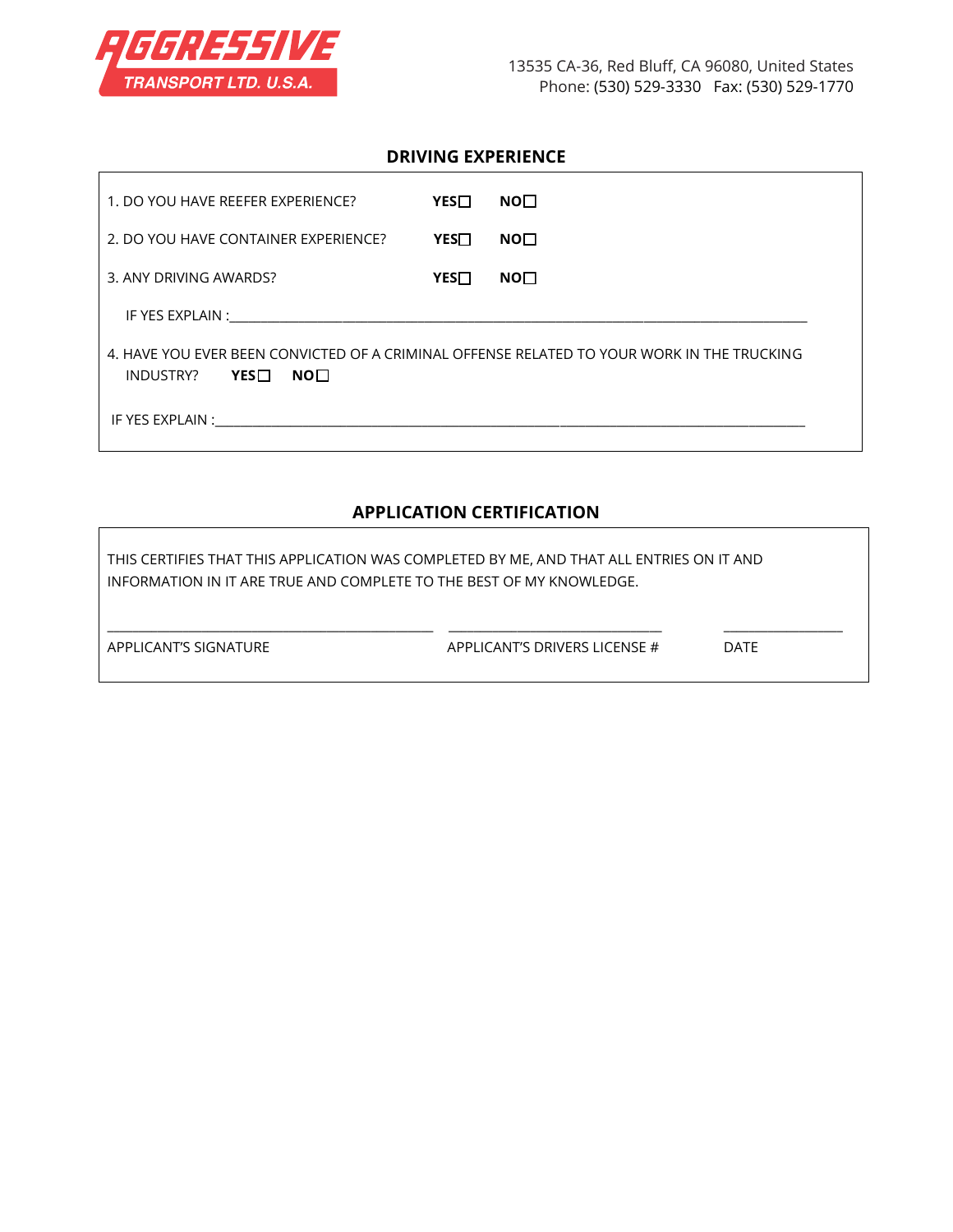

# **DRUG TESTING MANUAL**

## **CONTROLLED SUBSTANCE TEST RESULTS REQUEST**

#### **INSTRUCTIONS:**

- 1. At the time of driver-employment application or employee required controlled substance test sign and date this form to request your test results.
- 2. Remove ply 1 and return plies 2 and 3 to the motor carrier.
- 3. The motor carrier retains plies 2 and 3 until the controlled substance test results are available. I hereby request the results of the Controlled Substance Test as conducted according to § 391.87.

Signature of Driver Applicant or Employee Date

## **CONTROLLED SUBSTANCE TEST RESULTS NOTIFICATION**

§ 391.87 Notification of test results and recordkeeping.

- (a) A motor carrier shall notify its driver or driver-applicant of the results of a controlled substance test conducted under this subpart.
- (b) A motor carrier shall notify:
	- (1) A driver-applicant of the results of a pre-employment-controlled substance test conducted under this subpart provided the driver-applicant requests such results. Within 60 days of being notified of the disposition of the employment application.

OR

(2) A driver A driver of the results of a periodic, random, or post-accident-controlled substance test conducted under this subpart provided the results were positive. The driver must also be advised what drug was found.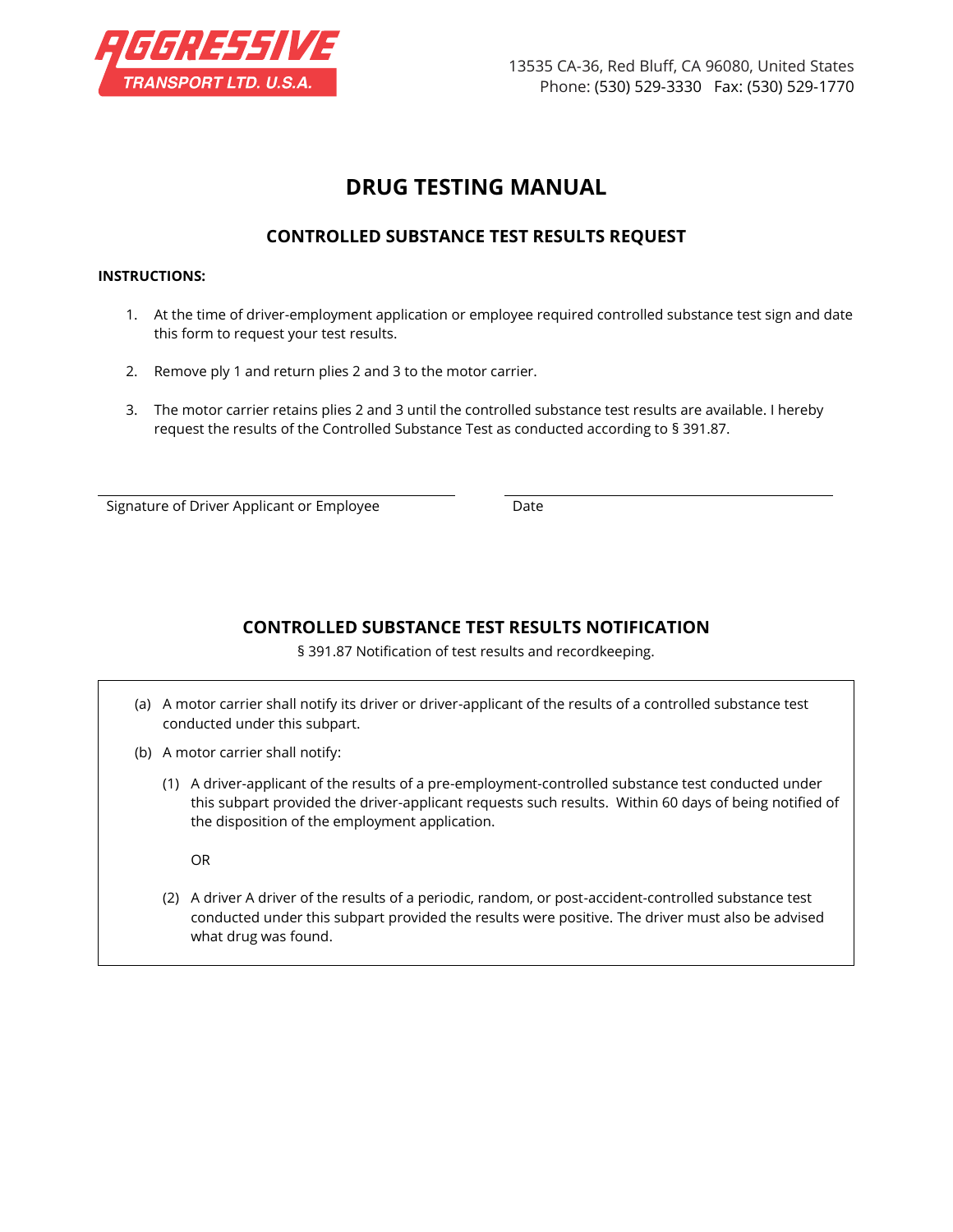

| <b>INSTRUCTIONS:</b><br>1. The motor carrier completes items 1, 2, 3, 4, as necessary.<br>The driver-applicant or employee signs and dates the form.<br>2.<br>The Motor Carrier representative signs and dates the form.<br>3.<br>Ply 2 is retained by the motor carrier in their files.<br>4.<br>5. Ply 3 is given to the driver-applicant or employee. |                                                             |               |                 |                                                                                               |  |  |
|----------------------------------------------------------------------------------------------------------------------------------------------------------------------------------------------------------------------------------------------------------------------------------------------------------------------------------------------------------|-------------------------------------------------------------|---------------|-----------------|-----------------------------------------------------------------------------------------------|--|--|
| 1.                                                                                                                                                                                                                                                                                                                                                       | NAME:<br>Last                                               | First         | Middle          | DATE:                                                                                         |  |  |
| 2.                                                                                                                                                                                                                                                                                                                                                       | Type of Controlled Substance Test: (check one)              |               |                 |                                                                                               |  |  |
|                                                                                                                                                                                                                                                                                                                                                          | $\Box$ Pre-employment                                       | $\Box$ Random | $\Box$ Periodic | Post-accident                                                                                 |  |  |
| 3.                                                                                                                                                                                                                                                                                                                                                       | Controlled Substance Test Results: (check one) □ Positive   |               |                 | $\Box$ Negative                                                                               |  |  |
| 4.                                                                                                                                                                                                                                                                                                                                                       |                                                             |               |                 | If the person is an employee indicate what drug tested positive if the results were positive. |  |  |
|                                                                                                                                                                                                                                                                                                                                                          | I have requested and been advised of the drug test results: |               |                 |                                                                                               |  |  |
|                                                                                                                                                                                                                                                                                                                                                          | Signature of Driver Applicant or Employee                   |               | Date            |                                                                                               |  |  |
|                                                                                                                                                                                                                                                                                                                                                          | Signature of Carrier Representative                         |               | Date            |                                                                                               |  |  |

**NOTE:** DRIVER'S INDIVIDUAL TEST RESULTS SHALL BE MAINTAINED FOR A MINIMUM OF 12 MONTHS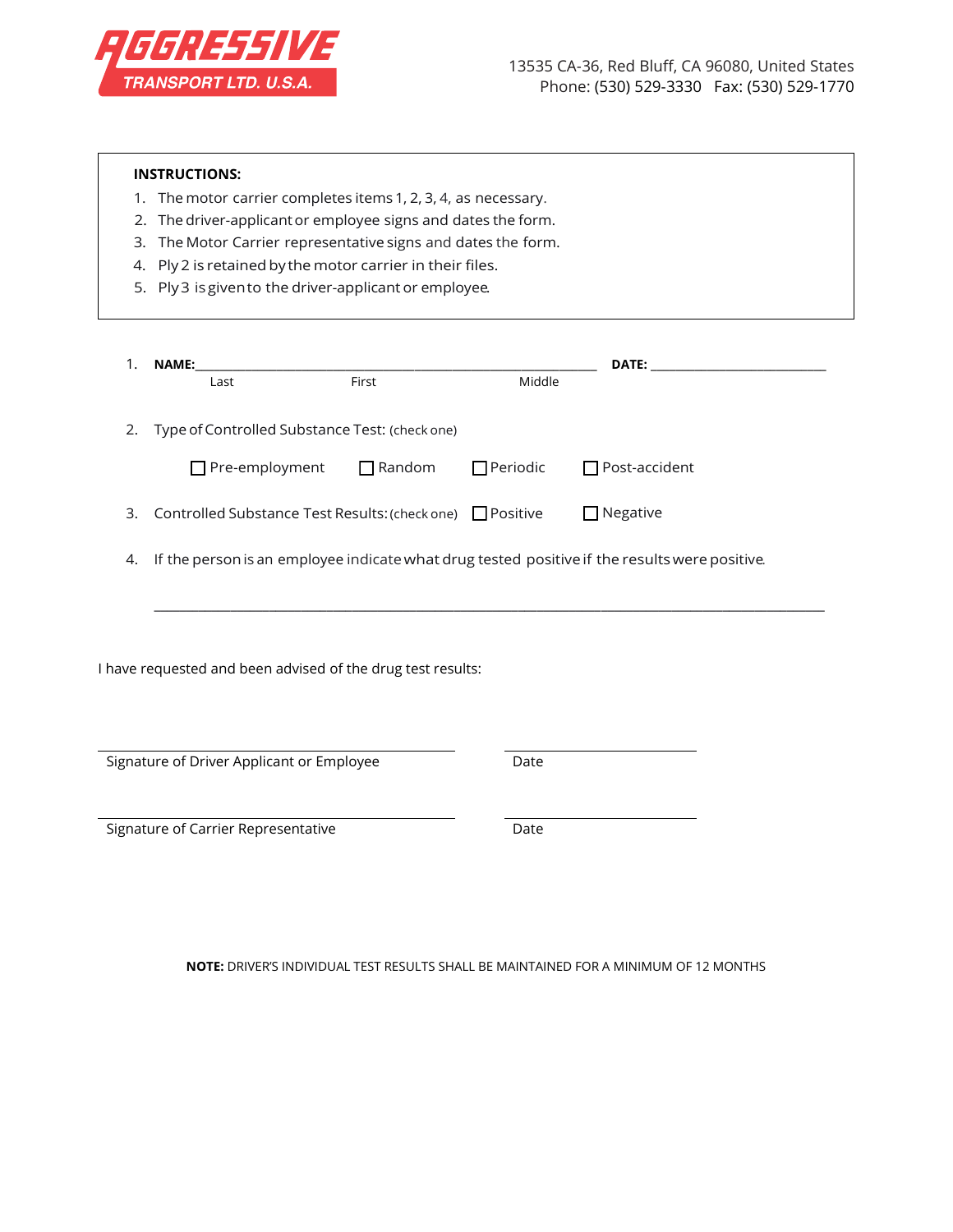

# **DRUG TESTING MANUAL**

## **PRE-EMPLOYMENT URINALYSIS CONSENT AGREEMENT**

The Federal Motor Carrier Safety Regulations Title 49 United States Code of Federal Regulations, Section 391.103 Pre-Employment testing requirement apply to driver-applicants of this company.

#### **391 .103 Pre-employment Testing Requirements.**

(a) A motor carrier shall require a driver-applicant who the motor carrier intends to hire or use to be tested for the use of controlled substances as a prequalification condition.

(b) A driver-applicant shall submit to controlled substance testing as a prequalification condition.

(c) Prior to collection of a urine sample under §391.107 of this subpart, a driver-applicant shall be notified that the sample will be tested for the presence of controlled substances.

As a condition of my Employment Application, I consent to the urine sample collection and controlled substance testing.

I understand a positive test for controlled substances based on the Urinalysis Test will medically disqualify me from the operation of a commercial motor vehicle for this company.

The Medical Review Officer will maintain the results of the Urinalysis Test. Negative and positive results will be reported to the company.

My written authorization is required for the Urinalysis Test results to be given to other parties.

I have read and understand the above conditions for the Pre-Employment Urinalysis Consent Agreement.

Applicant's Name

Witnessed by:

Applicant's Signature **Date (Month / Day / Year)** 

Company Representative Signature **Date (Month / Day / Year)**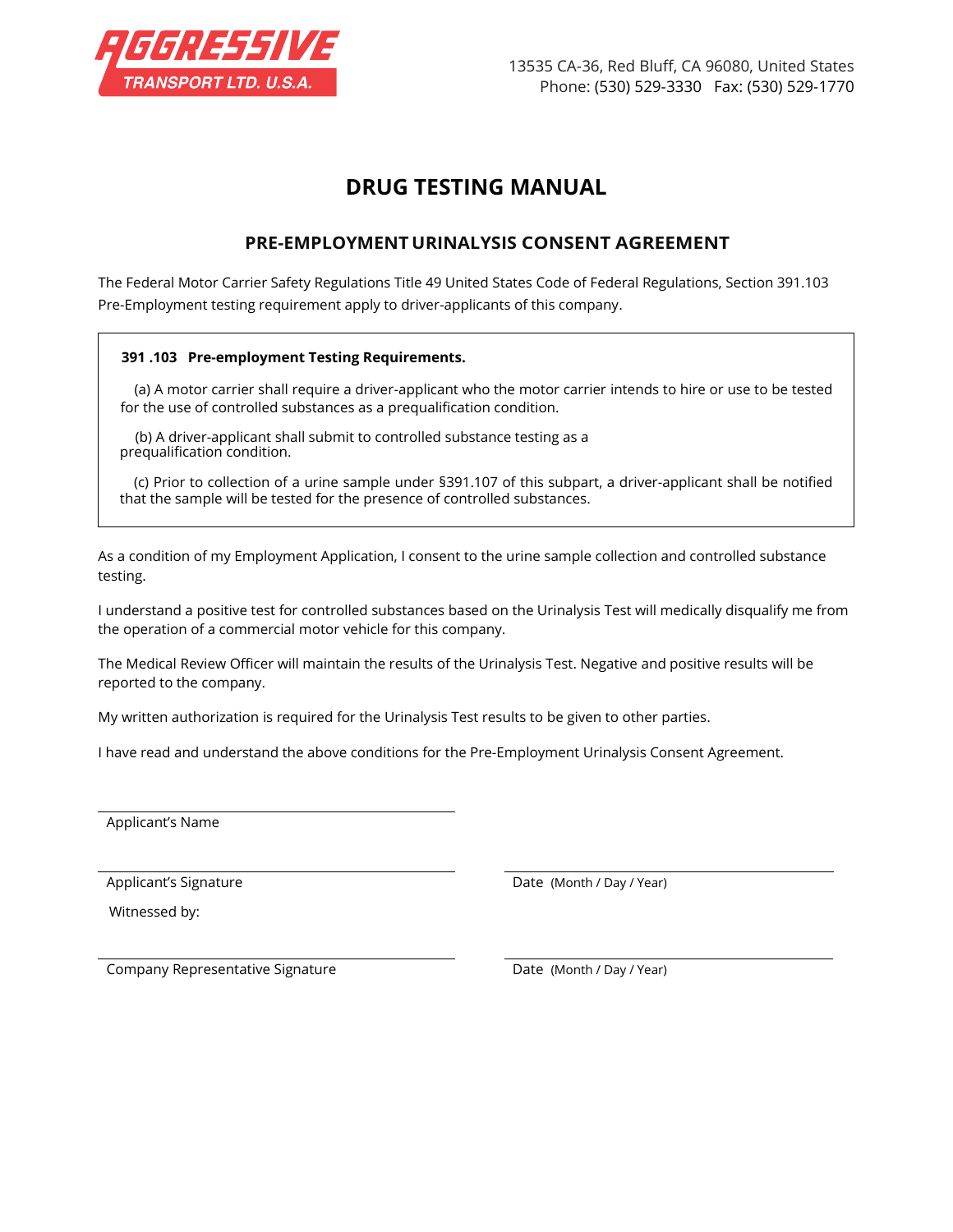

# **FAIR CREDIT REPORTING ACT DISCLOSURE STATEMENT**

### **COMPANY NAME:**

Aggressive Transport LTD U.S.A. PO. Box 1073 Red Bluff, CA 96080

In accordance with the provisions of section 604(b) (2) (A) of the fair credit Reporting Act, Public Law 91-508, as amended by Consumer Credit Reporting Act of 1996 (Title II, Subtitle D, Chapter I, of Public Law 104-208), you are being informed that reports verifying your previous employment, previous drug and alcohol test results, and your driving record may be obtained on you for employment purposes. These reports are by section 382.413, 391.23 and 391.25 of the Federal Motor Carrier Safety Regulations.

Applicant's Signature **Date** Date

Print Name **Social Security Number** Social Security Number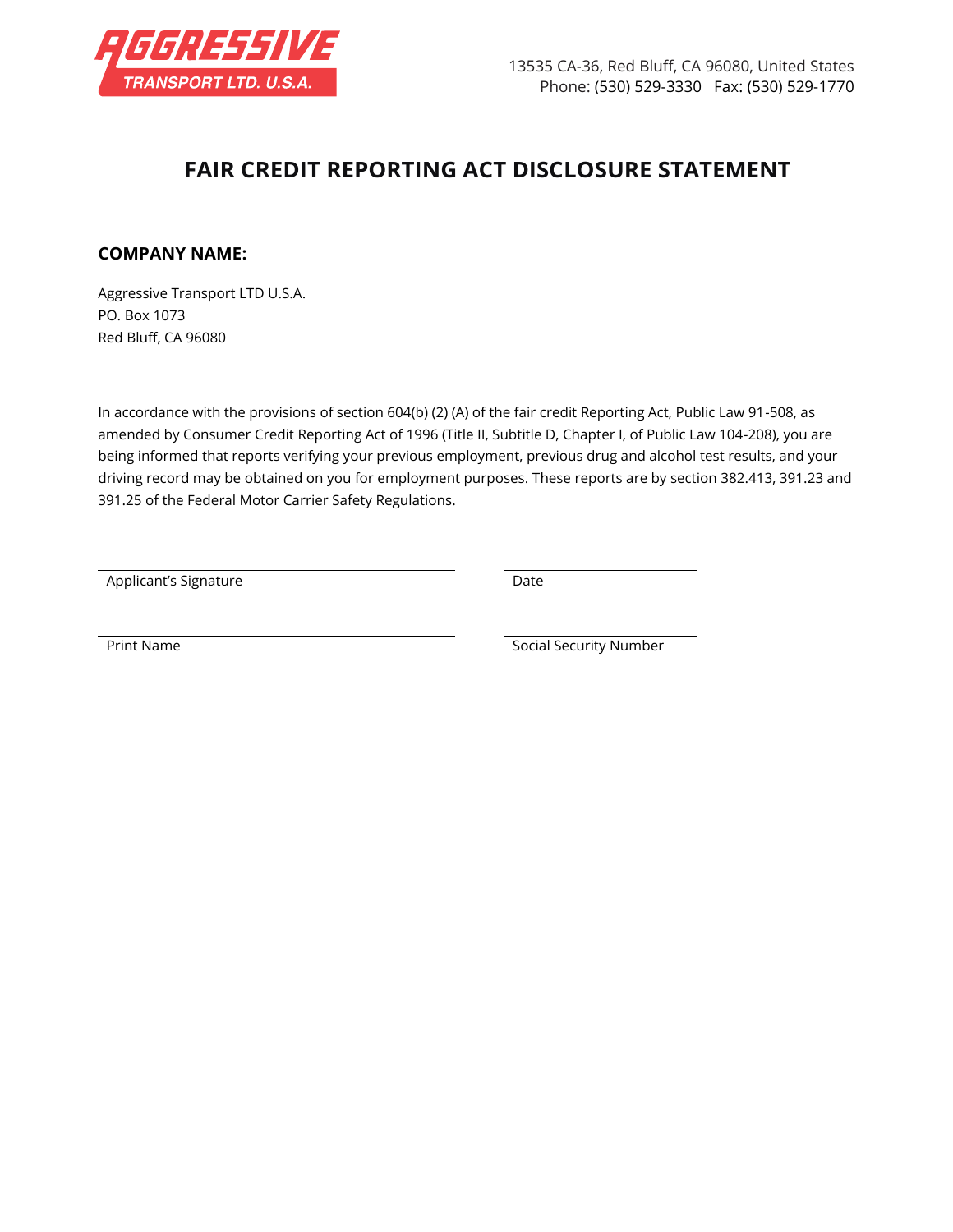

# **MOTOR VEHICLE DRIVERS**

## **CERTIFICATION OF COMPLIANCE WITH DRIVER LICENSE RQUIREMENTS**

**MOTOR CARRIER INSTRUCTIONS:** The requirements in part 383 apply to every driver who operates in intrastate, interstate, or foreign commerce and operates a vehicle weighing 26,001 pounds or more, can transport more than 15 people, or transport hazardous materials that require placarding.

The requirement in part 391 apply to every driver who operates in interstate commerce and operates a vehicle weighing 10,001 pounds or more, can transport more than 15 people, or transport hazardous materials that require placarding.

**DRIVER REQUIERMENTS:** Part 383 and 391 of the Federal Motor Carrier Safety Regulations contain some requirements that you as a driver must comply with. These requirements are in effect as of July 1, 1987 they are as follows:

1) **POSSESS ONLY ONE LICENSE:** You, as a commercial vehicle driver, may not possess more than one motor vehicle operations license. If you have more than one license, keep the license from the state of residence and return the additional licenses to the states that issued them. Destroying a license does not close the record in the state that issued it; you must notify the state. If a multiple license has been lost, stolen, or destroyed, close your record by notifying the state of the issuance that you no longer want to be licensed by that state.

#### 2) **NOTIFICATION OF LICENSE SUSPENSION, REVOCATION OR CANCELLATION:**

Section 39115(b) (2) and 383.33 of Federal Motor Carrier Safety Regulations that require that you notify your employer the NEXT BUSINESS DAY of any revocations or suspension of the driver's license. In addition, section 383.31 requires that any time you violate a state or local traffic law (other than parking) you must report it within 30 days to: 1) your employing motor carrier, and 2) the state that issued your license (if the violation occurs in a state other than the one which issued your license.) The notification to both the employer and state must be in writing.

The following license is the only one I possess:

| <b>DRIVER CERTIFICATION:</b> I certify that I have read and understood the above requirements. |                                 |
|------------------------------------------------------------------------------------------------|---------------------------------|
|                                                                                                |                                 |
|                                                                                                | Date: _________________________ |
|                                                                                                |                                 |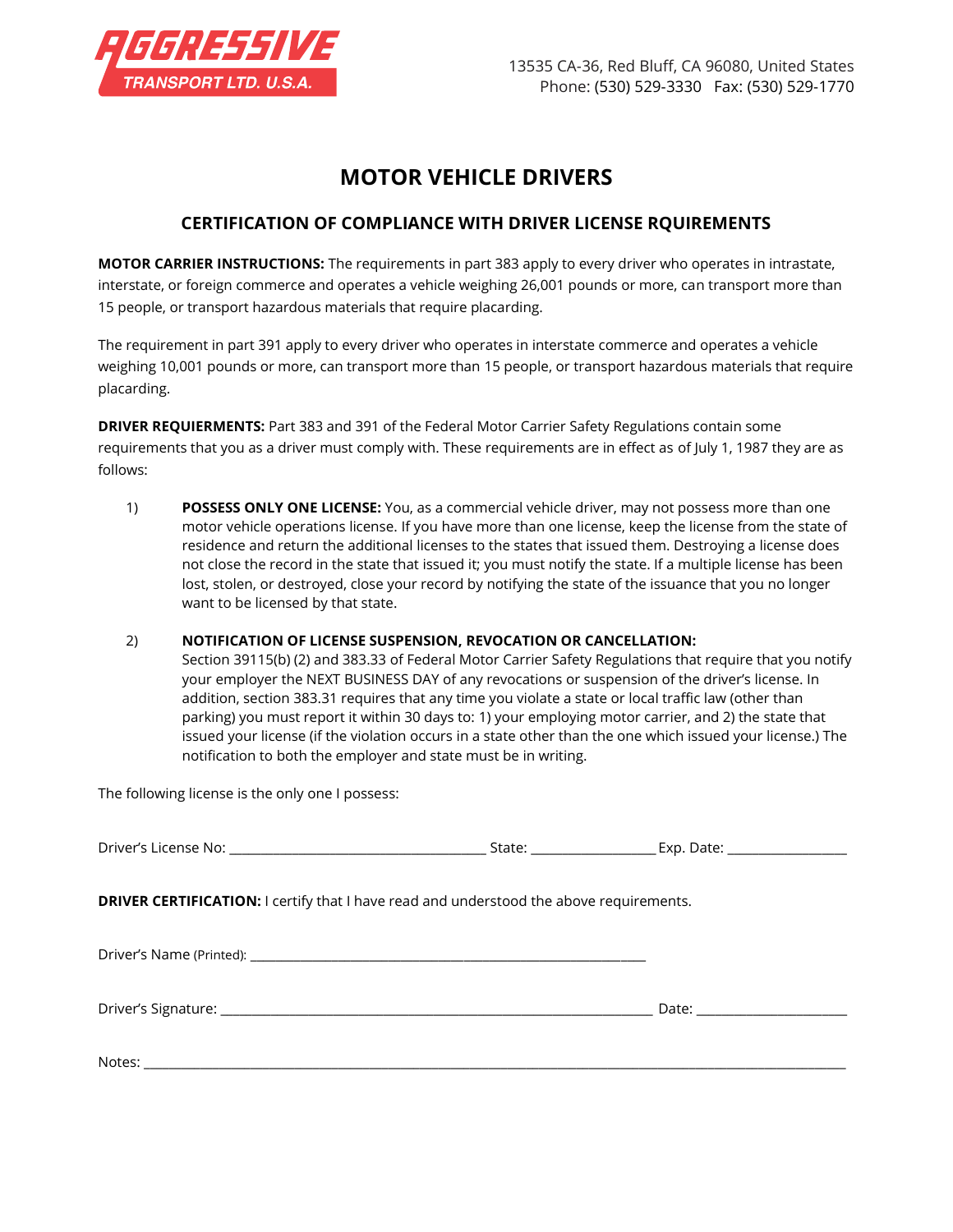

# **EMPLOYMENT ELIGIBILITY VERIFICATION (Form 1-9)**

### **1. EMPLOYEE INFORMATION AND VERIFICATIONS** (To be completed and signed by employee.)

| Name: Last                      | First | Middle |                        | <b>Birth Name</b> |
|---------------------------------|-------|--------|------------------------|-------------------|
| Address: Street Name and Number |       | City   | State                  | ZIP Code          |
| Date of Birth (Month/Day/Year)  |       |        | Social Security Number |                   |

#### **I attest, under penalty of perjury, that I am:** (check a box)

- 1. A citizen or national of the United States.
- 2. An alien lawfully admitted for permanent residence (Alien Number A \_\_\_\_\_\_\_\_\_\_\_\_\_\_\_\_\_\_\_\_\_\_\_\_\_\_\_\_\_)
- 3. An alien authorized by the Immigration and Naturalization Service to work in the United States (Alien

Number A \_\_\_\_\_\_\_\_\_\_\_\_\_\_\_\_\_\_\_\_\_\_\_\_\_\_\_\_\_\_\_, or Admission Number \_\_\_\_\_\_\_\_\_\_\_\_\_\_\_\_\_\_\_\_\_\_\_\_\_\_\_\_\_\_\_\_, expiration of

employment authorization, if any \_\_\_\_\_\_\_\_\_\_\_\_\_\_\_\_\_\_\_\_\_\_\_.)

I attest, under penalty of perjury, the documents that I have presented as evidence of identity and employment eligibility are genuine and relate to me. I am aware that federal law provides for Imprisonment and/or fine for any false statements or use of false documents in connections with this certificate.

Signature **Date** 

#### **PREPARER/TRANSLATOR CERTIFICATION:** (To be if prepared by person other than the employee.)

I attest, under penalty of perjury, that the above was prepared by me at the request of the named individual and is based on all information of which I have knowledge.

| Signature                       | Name: |       |          |
|---------------------------------|-------|-------|----------|
| Address: Street Name and Number | City  | State | ZIP Code |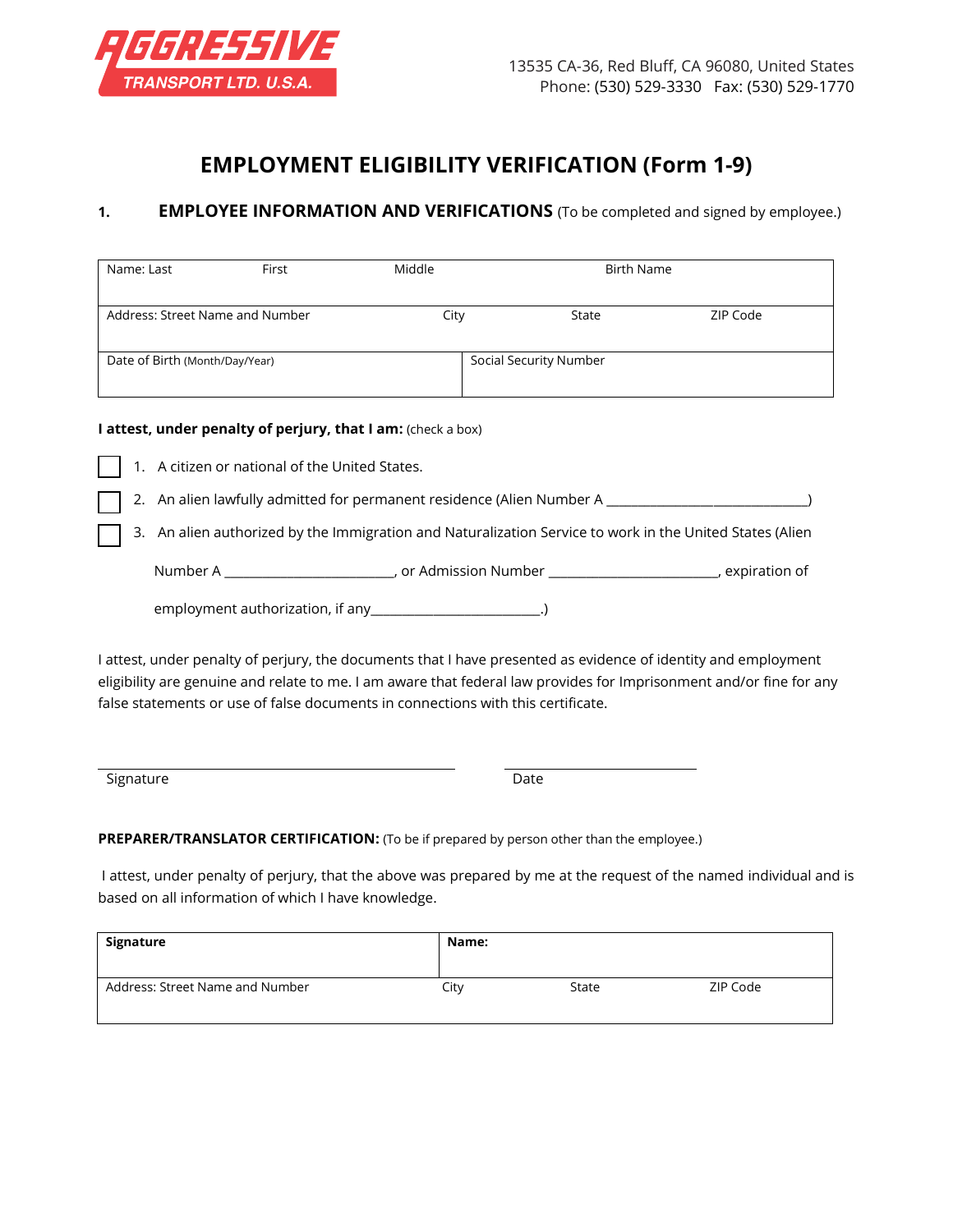

### **2. EMPLOYEE INFORMATION AND VERIFICATIONS** (To be completed and signed by employee.)

#### **INSTRUCTIONS:**

Examine one document from List A and check the appropriate box OR examine one document from List B and one from List C and check the appropriate boxes. Provide the Document Identification Number and Expiration Date for the document checked.

| LIST A<br><b>Documents that Establish</b><br><b>Identify and Employment</b><br>Eligibility | <b>LIST B</b><br><b>Documents that Establish</b><br>Identity                                            | LIST <sub>C</sub><br><b>Documents that Establish</b><br><b>Employment Eligibility</b>                    |
|--------------------------------------------------------------------------------------------|---------------------------------------------------------------------------------------------------------|----------------------------------------------------------------------------------------------------------|
| 1. United States Passport<br>2. Certificate of United States                               | 1. A State-issued driver's license<br>or a State-issued I.D. card with<br>a photograph, or information, | 1. Original Social Security Number<br>Card (other than a card stating<br>it is not valid for employment) |
| Citizenship                                                                                | including name, sex, date of<br>birth, weight, and color of eyes.                                       | 2. A birth certificate issued by                                                                         |
| 3. Certificate of Naturalization                                                           | Specify State ________________                                                                          | State, county, or municipal<br>authority bearing a seal or                                               |
| 4. Unexpired foreign passport<br>with attached Employment                                  | 2. U.S. Military Card                                                                                   | other certification                                                                                      |
| Authorization                                                                              | 3. Other (Specify document and<br>issuing authority)                                                    | 3. Unexpired INS Employment<br>Authorization                                                             |
| 5. Alien Registration Card with<br>photograph                                              | Document Identification                                                                                 | Specify form # _____________                                                                             |
| Document Identification                                                                    |                                                                                                         | Document Identification                                                                                  |
|                                                                                            | Expiration Date (If any)                                                                                |                                                                                                          |
| Expiration Date (If any)                                                                   |                                                                                                         | Expiration Date (If any)                                                                                 |
|                                                                                            |                                                                                                         |                                                                                                          |

**CERTIFICATION:** I attest, under penalty of perjury, that I have examined the documents presented by the above individual, that they appear to be genuine and to relate to the individual named, and that the individual, to the best of my knowledge, is eligible to work in the United States.

| Signature                                 | Name                                           | Title<br><b>Operations Manager</b> |
|-------------------------------------------|------------------------------------------------|------------------------------------|
| Employer Name<br>Aggressive Transport LTD | Address<br>13535 Hwy 36E, Re2 Bluff, CA, 96080 | Date                               |

Form 1-9 (05/07/87) U.S. Department of Justice OMB No. 1115-0136 **Immigration and Naturalization Service**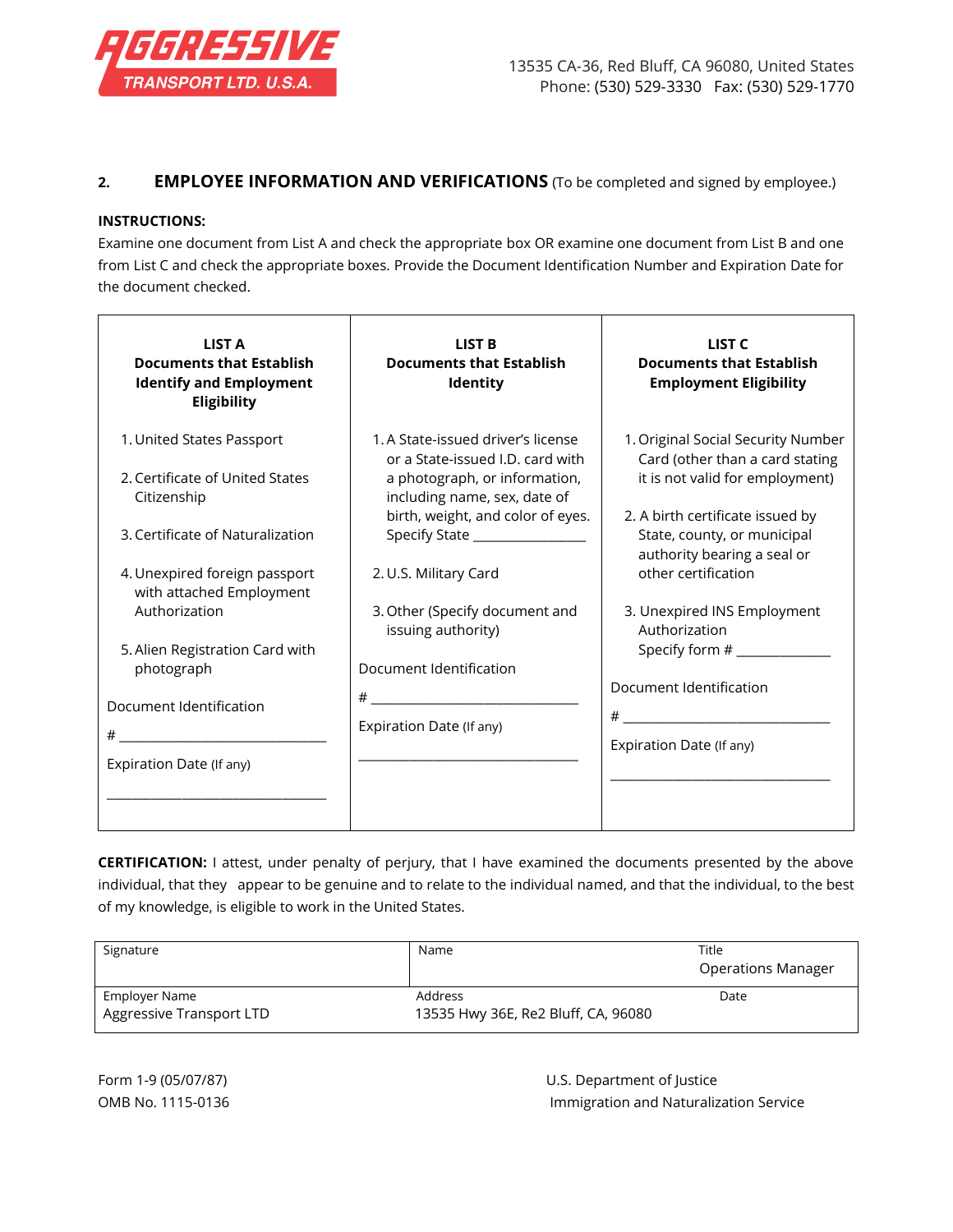

# **MOTOR VEHICLE DRIVER'S**

## **CERTIFICATION OF VIOLATIONS/ANNUAL REVIEW OF DRIVING RECORD**

**MOTOR CARRIER INSTRUCTIONS:** Each motor carrier shall at least on every·12 months, require each driver.it employs to prepare and furnish it with a list of all violations of motor vehicle traffic laws and ordinances (other than violations involving only parking) of which the driver has been convicted, or on account of which he/she has forfeited bond or collateral during the preceding 12 months (Section 391. 27). Drivers who have provided Information required by Section 383.31 need not repeat that information on this form.

**DRIVER REQUIREMENTS:** Each driver shall furnish the list as required by the motor carrier above. If the driver has not been convicted of or forfeited bond or collateral on account of any violation which, must be listed, he/she shall so certify (Section 391.27).

#### **COMPLETED BY DRIVER - CERTIFICATION OF VIOLATIONS**

| Name of Driver               | Social Security Number |       | Date of Employment     |
|------------------------------|------------------------|-------|------------------------|
| Home Terminal (City + State) | Driver's License #     | State | <b>Expiration Date</b> |

I certify that the following is a true and complete list of traffic violations required to be listed (other than those I have provided under Part 383) for which I have been convicted or forfeited bond or collateral during the past 1.2 months.

#### If you have had no violations, check the following box:  $\vert \vert$  None.

| <b>DATE</b> | <b>OFFENSE</b> | <b>LOCATION</b> | <b>TYPE OF VEHICLE</b><br><b>OPERATED</b> |
|-------------|----------------|-----------------|-------------------------------------------|
|             |                |                 |                                           |
|             |                |                 |                                           |
|             |                |                 |                                           |

If no violations are listed above; I certify that I have not been convicted or forfeited bond or collateral on account of any violation (other than those I have provided under Part 383) required to be listed during the past 12 months.

Date of Certification: \_\_\_\_\_\_\_\_\_\_\_\_\_\_\_\_\_\_\_\_\_\_\_\_\_\_\_\_\_\_\_\_\_\_\_\_\_\_\_\_ Signature: \_\_\_\_\_\_\_\_\_\_\_\_\_\_\_\_\_\_\_\_\_\_\_\_\_\_\_\_\_\_\_\_\_\_\_\_\_\_\_\_\_\_\_\_\_\_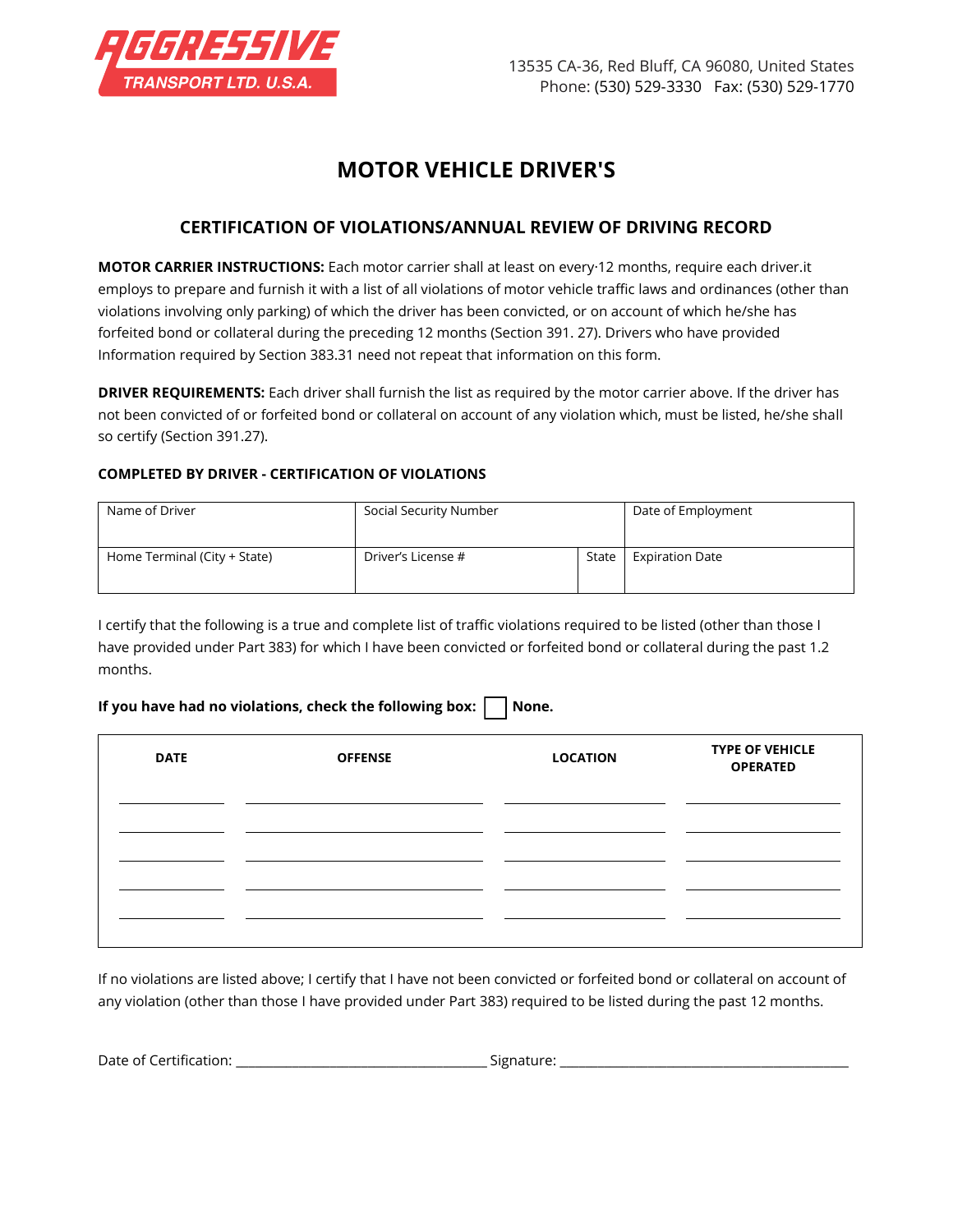

## **COMPLETED BY MOTOR CARRIER - ANNUAL REVIEW OF DRIVING RECORD**

**MOTOR CARRIER INSTRUCTIONS:** Review the Certification of Violations listed above, and other information described In Section 391.25 of the Federal Motor Carrier Safety Regulations. Complete the information requested below.

| I have hereby reviewed the driving record of the above-named driver in accordance with Section 391.25 and find<br>that he/she (check one): |                                                                      |  |  |  |
|--------------------------------------------------------------------------------------------------------------------------------------------|----------------------------------------------------------------------|--|--|--|
|                                                                                                                                            | Meets minimum requirements for safe driving                          |  |  |  |
|                                                                                                                                            | Is disqualified-to drive a motor -vehicle pursuant to Section 391.15 |  |  |  |
|                                                                                                                                            | Does not adequately meet satisfactory safe driving performance       |  |  |  |
| Action Taken With Driver:                                                                                                                  |                                                                      |  |  |  |
|                                                                                                                                            |                                                                      |  |  |  |
|                                                                                                                                            |                                                                      |  |  |  |
|                                                                                                                                            |                                                                      |  |  |  |
|                                                                                                                                            |                                                                      |  |  |  |
|                                                                                                                                            |                                                                      |  |  |  |
| <b>Motor Carrier Address</b><br><b>Motor Carrier Name</b>                                                                                  |                                                                      |  |  |  |
|                                                                                                                                            |                                                                      |  |  |  |
|                                                                                                                                            |                                                                      |  |  |  |

MAINTAIN THIS DOCUMENT IN THE DRIVER'S QUALIFICATION FILE.

THIS DOCUMENT MAY BE PURGED AFTER 3 YEARS FROM DATE OF EXECUTION.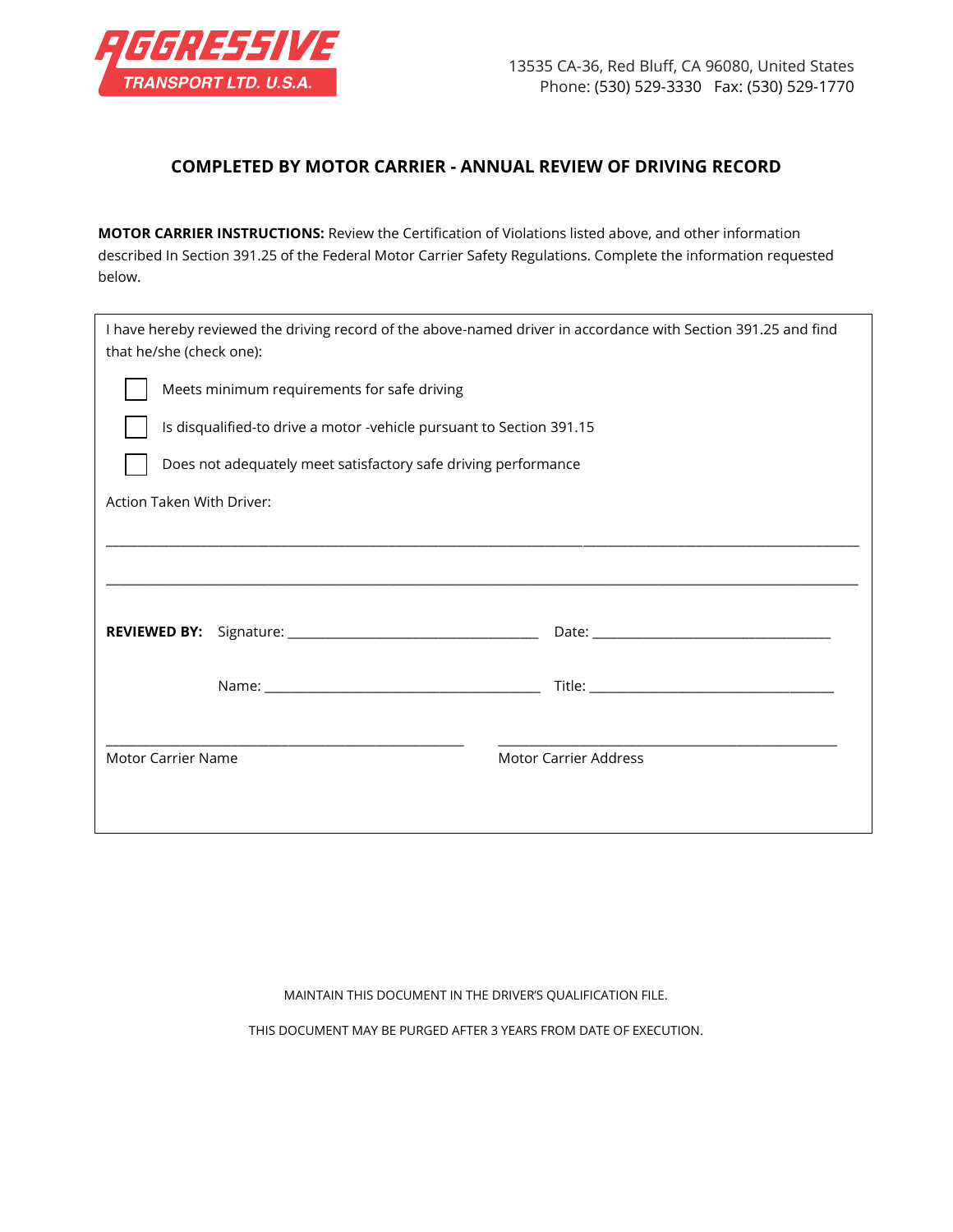

# **THE BELOW DISCLOSURE AND AUTHORIZATION LANGUAGE IS FOR MANDATORY USE BY ALL ACCOUNT HOLDERS**

## **IMPORTANT DISCLOSURE**

#### **REGARDING BACKGROUND REPORTS FROM THE PSP ONLINE SERVICE**

In connection with your application or employment with **Aggressive Transport** ("Prospective Employer"), Prospective Employer, its employees, agents, or contractors may obtain one or more reports regarding your driving, and safety inspection history from the Federal Motor Carrier Safety Administration (FMCSA).

When the application for employment is submitted in person, if the Prospective Employer uses any information it obtains from FMCSA in a decision to not hire you or to make any other adverse employment decision regarding you, the Prospective Employer will provide you with a copy of the report upon which its decision was based and a written summary of your rights under the Fair Credit Reporting Act before taking any final adverse action. If any final adverse action is taken against you based upon your driving history or safety report, the Prospective Employer will notify you that the action has been taken and that the action was based in part or in whole on this report.

When the application for employment is submitted by mail, telephone, computer, or other similar means, if the Prospective Employer uses any information it obtains from FMCSA in a decision to not hire you or to make any other adverse employment decision regarding you, the Prospective Employer must provide you within three business days of taking adverse action oral, written or electronic notification: that adverse action has been taken based in whole or in part on information obtained from FMCSA; the name, address, and the toll free telephone number of FMCSA; that the FMCSA did not make the decision to take the adverse action and is unable to provide you the specific reasons why the adverse action was taken; and that you may, upon providing proper identification, request a free copy of the report and may dispute with the FMCSA the accuracy or completeness of any information or report. If you request a copy of a driver record from the Prospective Employer who procured the report, then, within 3 business days of receiving your request, together with proper identification, the Prospective Employer must send or provide to you a copy of your report and a summary of your rights under the Fair Credit Reporting Act.

Neither the Prospective Employer nor the FMCSA contractor supplying the crash and safety information has the capability to correct any safety data that appears to be incorrect. You may challenge the accuracy of the data by submitting a request to https://dataqs.fmcsa.dot.gov.If you challenge crash or inspection information reported by a State, FMCSA cannot change or correct this data. Your request will be forwarded by the DataQs system to the appropriate State for adjudication.

Any crash or inspection in which you were involved will display on your PSP report. Since the PSP report does not report, or assign, or imply fault, it will include all Commercial Motor Vehicle (CMV) crashes where you were a driver or co-driver and where those crashes were reported to FMCSA, regardless of fault. Similarly, all inspections, with or without violations, appear on the PSP report. State citations associated with Federal Motor Carrier Safety Regulations (FMCSR) violations that have been adjudicated by a court of law will also appear, and remain, on a PSP report.

The Prospective Employer cannot obtain background reports from FMCSA without your authorization.